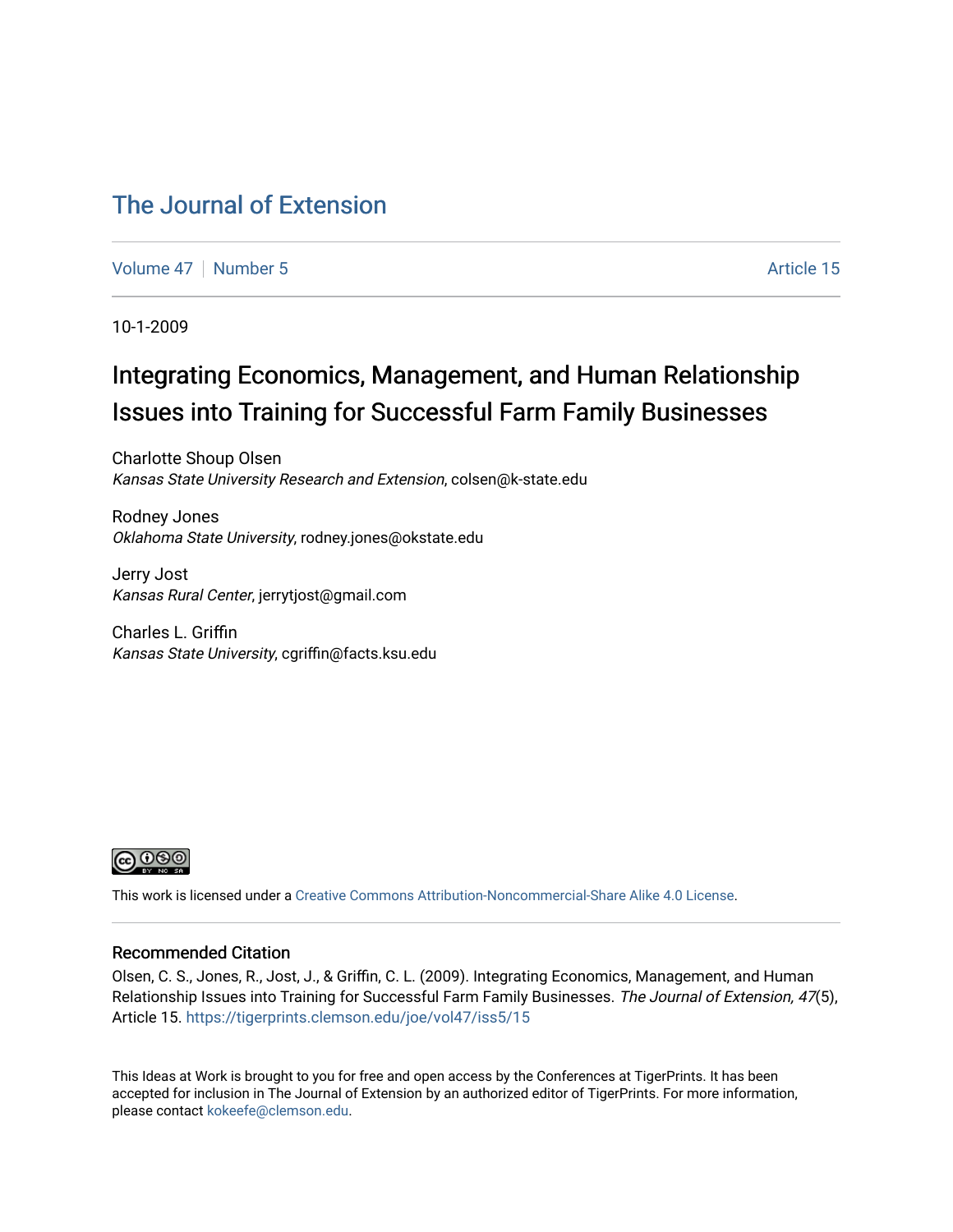Integrating Economics, Management, and Human Relationship Issues into Training for Succets 126 Farm 68 Farm 94 Busine



# **October 2009 Volume 47 Number 5 Article Number 5IAW6**

[Return to Current Issue](http://www.joe.org:80/joe/2009october/)

# **Integrating Economics, Management, and Human Relationship Issues into Training for Successful Farm Family Businesses**

#### **Charlotte Shoup Olsen**

Extension Specialist, Family Systems Kansas State University Research and Extension [colsen@k-state.edu](mailto:colsen@k-state.edu)

#### **Rodney Jones**

Extension Specialist, Agricultural Economics Oklahoma State University [rodney.jones@okstate.edu](mailto:rodney.jones@okstate.edu)

> **Jerry Jost** Project Director Kansas Rural Center [jerrytjost@gmail.com](mailto:jerrytjost@gmail.com)

#### **Charles L. Griffin**

Research Assistant Professor Kansas State University School of Family Studies and Human Services [cgriffin@facts.ksu.edu](mailto:cgriffin@facts.ksu.edu)

**Abstract:** Farm family businesses are not immune to troublesome family dynamics as they make decisions around production, management, and marketing issues. A project funded by the USDA Risk Management Agency in Kansas has pulled together an interdisciplinary team to holistically address farm family business challenges in both conventional and specialty operations. Farmer-to-farmer mentoring, farm family individualized coaching sessions, farm family and agricultural advisor training, and a Web presence are the project delivery options. The project team shares the lessons they have learned after 4 years of program implementation.

## **Background**

Ranchers and farmers often identify the management of human relationships as the weakest link in their agricultural operations (Fetsch, 1999). Not surprising, since family businesses in general have the following characteristics.

1. Communication is more complicated among family members when ownership and management considerations overlap with family dynamics.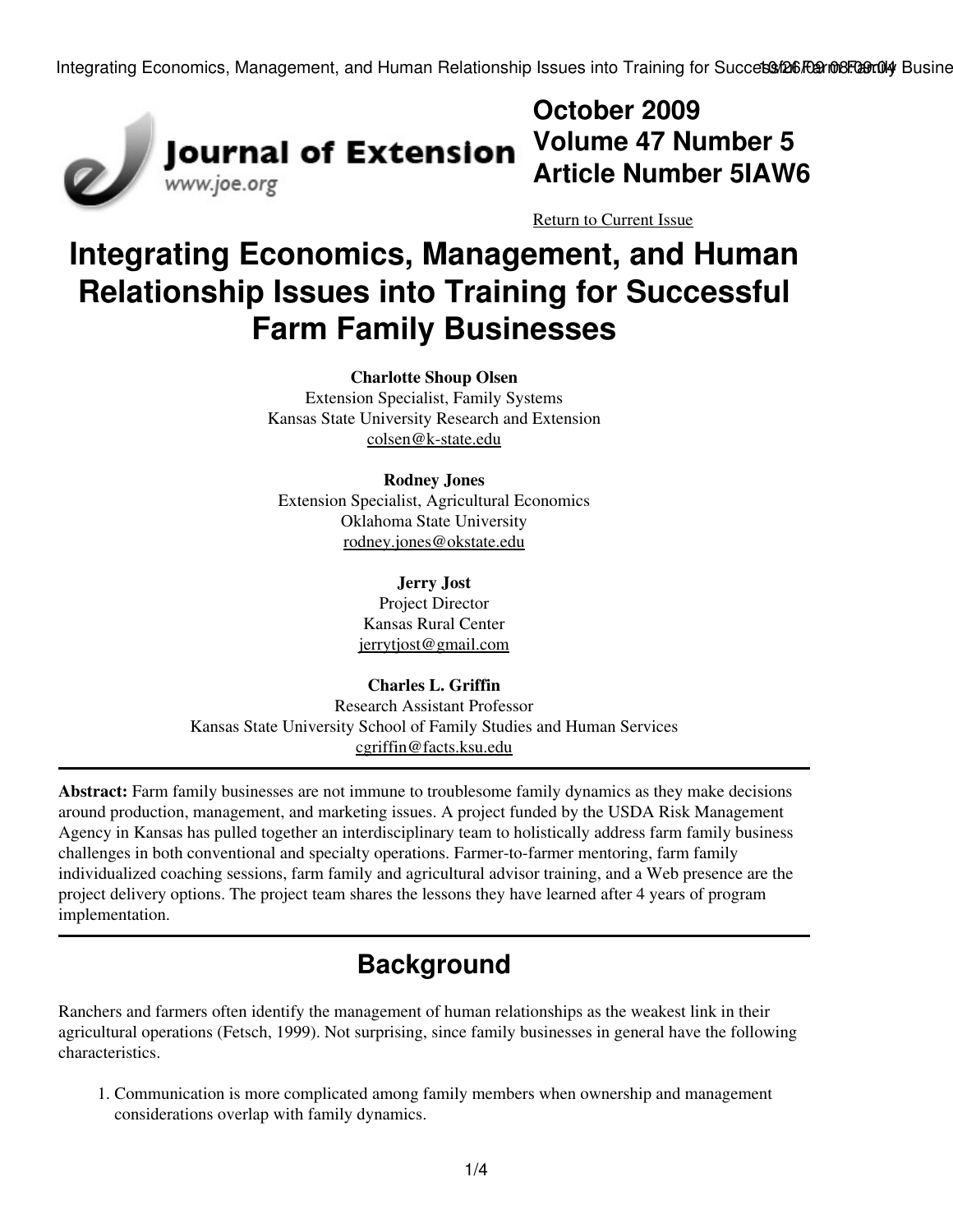#### Integrating Economics, Management, and Human Relationship Issues into Training for Succets 126 Family Busine

- 2. There is a complicated web of relationships (e.g. employees, financial advisors, suppliers, markets, etc.) that surrounds and influences the family.
- Families in business make more frequent decisions with greater consequences than families not 3. involved in business together (Aspen Family Business Group, n.d.).

Therefore, challenges in family-based businesses are:

- The separation of authority from ownership and management.
- Issues of unfairness in the successor generation.
- Absence of a shared sense of purpose.
- Communication problems.
- Lack of formal structures and processes that manage decision-making.
- Neglect of individual, family and organizational development (Aspen Family Business Group, n.d.).

# **Rising to the Challenge**

Helping Farm Families Succeed in Business is a project developed in Kansas to assist multigenerational farm families to address these challenges. The project provides a menu of research-based educational tools to help farm families in their business decisions and interpersonal interactions. They are initially offered to farm families and agricultural professionals working with farm families through full day workshops.

Specifically, the educational events and associated tools begin in the subject area of strategic thinking, to help farm families develop a unified vision and/or mission, and associated objectives and goals. Next, family communication is addressed, focusing on patterns of interactions that maintain or harm familial relationships over time. The third subject area involves assessing the economic realities of profitability and feasibility, and business organizational issues such as decision-making structure and legal entity structure that must be in place for long-term business success. Finally, the topic of conflict resolution is addressed, with training and information to assist farm families in successfully negotiating those inevitable periods of interpersonal conflict.

The educational products are relevant not only for traditional farm families, but also to those involved in specialty crops, value-added products, farmers markets, etc. In addition to workshops, the delivery strategy includes individual farmer-to-farmer mentoring, farm family coaching, and electronic delivery of tools and written project materials.

The project had four years of funding through the USDA Risk Management Agency (RMA). Project partners with RMA were: the Agricultural Economics and Family and Consumer Sciences units at Kansas State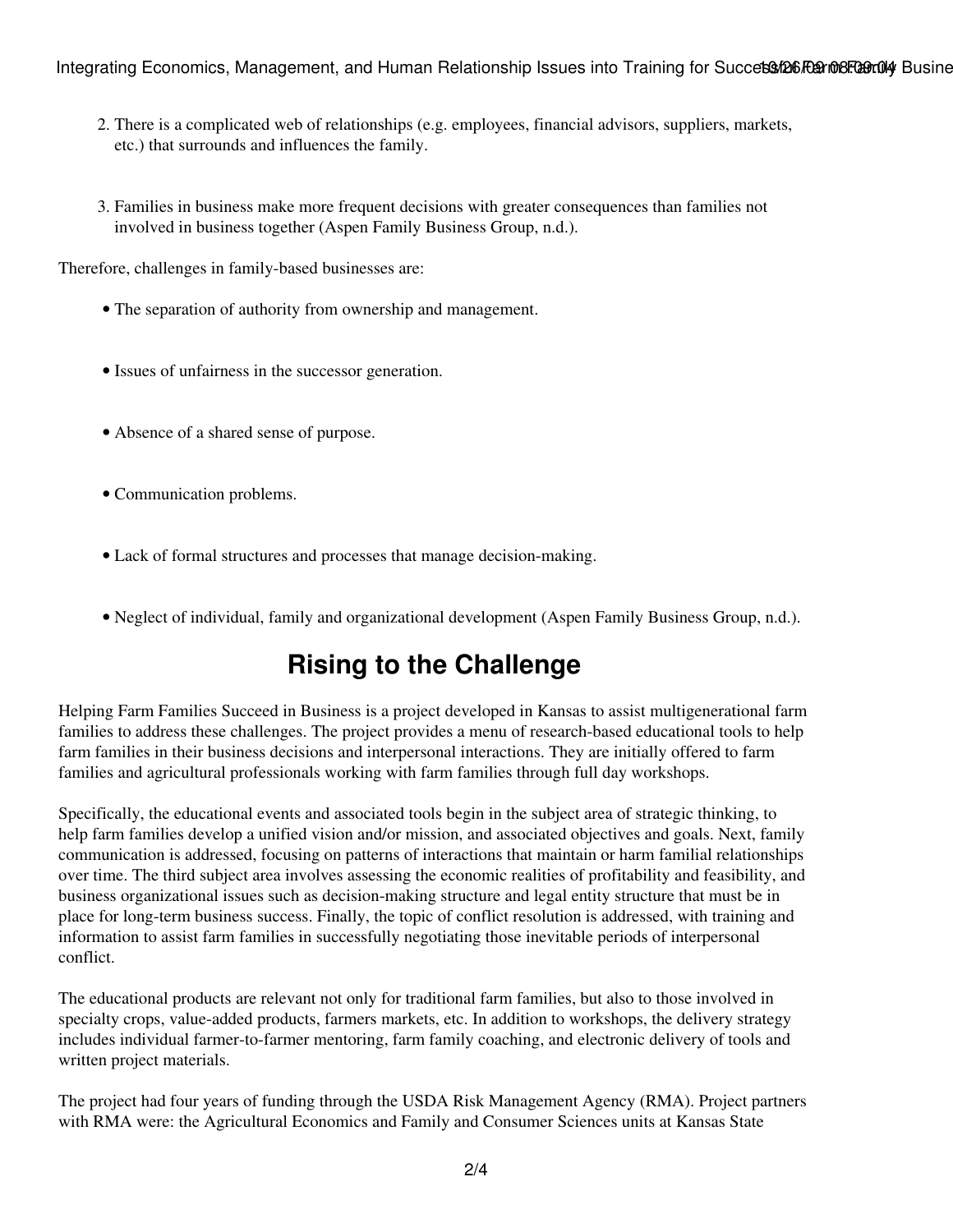Integrating Economics, Management, and Human Relationship Issues into Training for Succets 126 Farm 68 Farm 94

University (KSU); the Kansas Rural Family Helpline, a non-profit, service program located at KSU dedicated to meeting the special needs of rural families in Kansas; and The Kansas Rural Center, Inc., a non-profit organization that promotes the health of the land and its people through research, education, and advocacy. Numerous rural organizations, agencies, and other projects help recruit audiences and share the project's resources.

### **Lessons Learned**

- 1. It is very effective and rewarding to work across non-traditional disciplinary lines, and farm families appreciate it as evidenced by their participation and feedback. The project's agricultural economist states, "Contrary to what we are told in graduate school, economics does not provide a solution to every management problem." The project's family therapist states, "Contrary to what we are told in graduate school, family therapy does not provide a solution to every family problem."
- 2. Agriculture advisors are often ill prepared, fail to recognize, or avoid primary opportunities for dealing with family dynamics during critical farm business discussions. Additionally, advisors often approach women about interpersonal issues but fail to carry it back to the entire family team and connect the women back into management decisions. In a 1-year follow-up with a small sampling (n=8) of agricultural advisors who attended the training, 62% indicated that they "could now facilitate an effective farm business meeting and family retreat" and "constructively intervene in a farm family conflict."
- It is difficult for one family member to take this knowledge back to the business as a change agent. 3. As one project team member said, "The uniqueness and challenges of each individual family operation often require a carefully structured process which involves the full participation of all family members to reap the benefit of information gained through our project resources." Individual family operation mentoring and coaching are important parts of the project for incorporating knowledge into new practices and behavioral changes. The team also found that a desire for transition planning raises personal awareness and willingness to discuss values, mission, vision, and goals of the family farm.
- Farm families that are beginning to explore in-depth agricultural innovations are most likely to learn 4. from other producers (Freyenberger, Bloomquist, Norman, Regher, & Schurle,1994). A key to the effectiveness of the mentoring facilitation provided by the project is for the mentee to be primed to learn and assertive in asking questions of the mentor and have sufficient confidence in the practical information they receive to empower them to take it back to their farm.
- Many strategies suggested by this project require little financial expense, but a mental paradigm 5. change. Farm families have to learn new habits and practices through repetition, whether it is management issues or ways to improve family communication. In a 1-year follow-up to measure program impact among farm family workshop attendees (n=15), 85% indicated "This workshop provided me with management information that will help our family more successfully manage a farm business."